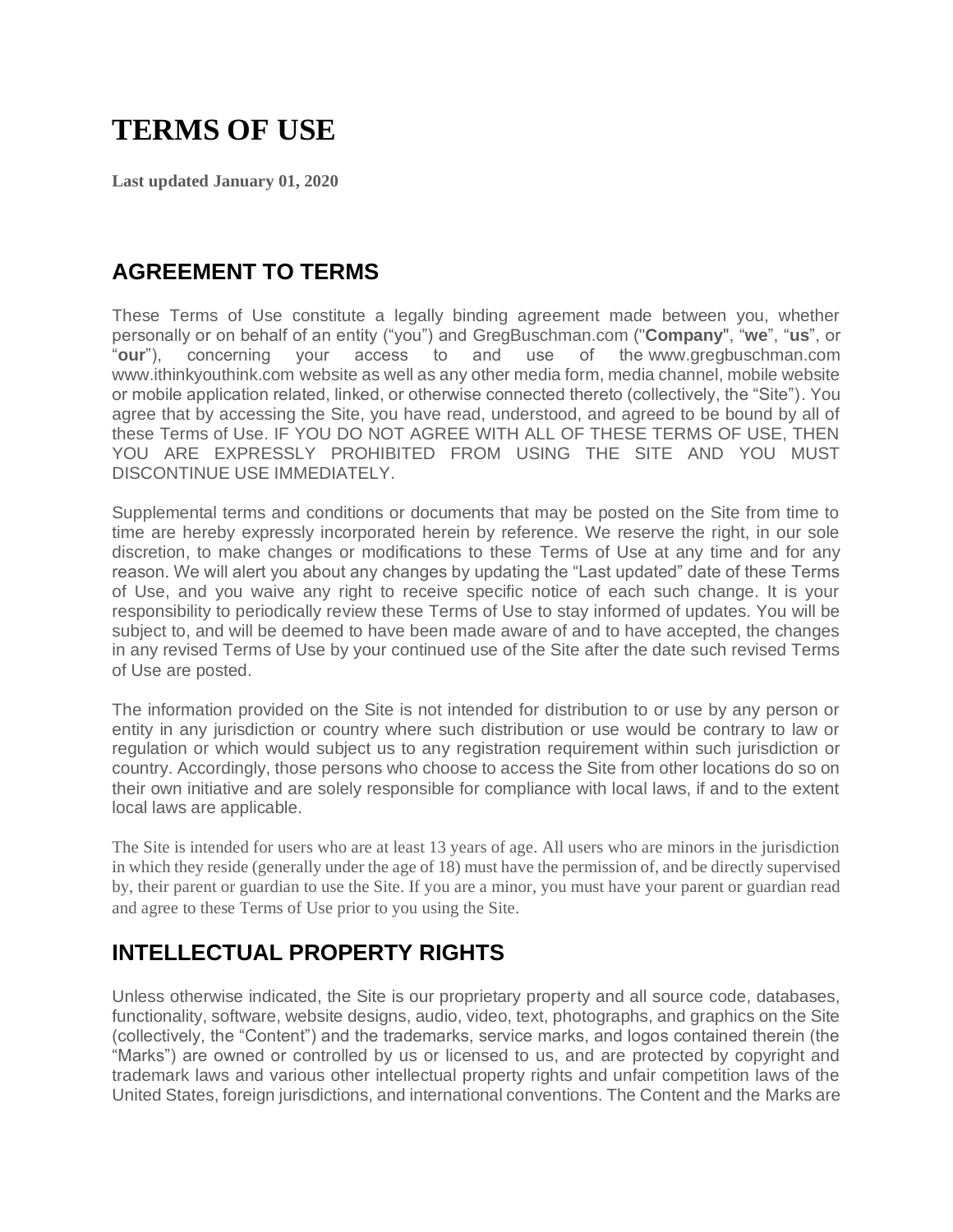provided on the Site "AS IS" for your information and personal use only. Except as expressly provided in these Terms of Use, no part of the Site and no Content or Marks may be copied, reproduced, aggregated, republished, uploaded, posted, publicly displayed, encoded, translated, transmitted, distributed, sold, licensed, or otherwise exploited for any commercial purpose whatsoever, without our express prior written permission.

Provided that you are eligible to use the Site, you are granted a limited license to access and use the Site and to download or print a copy of any portion of the Content to which you have properly gained access solely for your personal, non-commercial use. We reserve all rights not expressly granted to you in and to the Site, the Content and the Marks.

# **USER REPRESENTATIONS**

By using the Site, you represent and warrant that: (1) all registration information you submit will be true, accurate, current, and complete; (2) you will maintain the accuracy of such information and promptly update such registration information as necessary; (3) you have the legal capacity and you agree to comply with these Terms of Use; (4) you are not under the age of 13; (5) you are not a minor in the jurisdiction in which you reside, or if a minor, you have received parental permission to use the Site; (6) you will not access the Site through automated or non-human means, whether through a bot, script or otherwise; (7) you will not use the Site for any illegal or unauthorized purpose; and (8) your use of the Site will not violate any applicable law or regulation.

If you provide any information that is untrue, inaccurate, not current, or incomplete, we have the right to suspend or terminate your account and refuse any and all current or future use of the Site (or any portion thereof).

# **USER REGISTRATION**

You may be required to register with the Site. You agree to keep your password confidential and will be responsible for all use of your account and password. We reserve the right to remove, reclaim, or change a username you select if we determine, in our sole discretion, that such username is inappropriate, obscene, or otherwise objectionable.

# **PRODUCTS**

We make every effort to display as accurately as possible the colors, features, specifications, and details of the products available on the Site. However, we do not guarantee that the colors, features, specifications, and details of the products will be accurate, complete, reliable, current, or free of other errors, and your electronic display may not accurately reflect the actual colors and details of the products. All products are subject to availability, and we cannot guarantee that items will be in stock. We reserve the right to discontinue any products at any time for any reason. Prices for all products are subject to change.

# **PURCHASES AND PAYMENT**

We accept the following forms of payment:

- Visa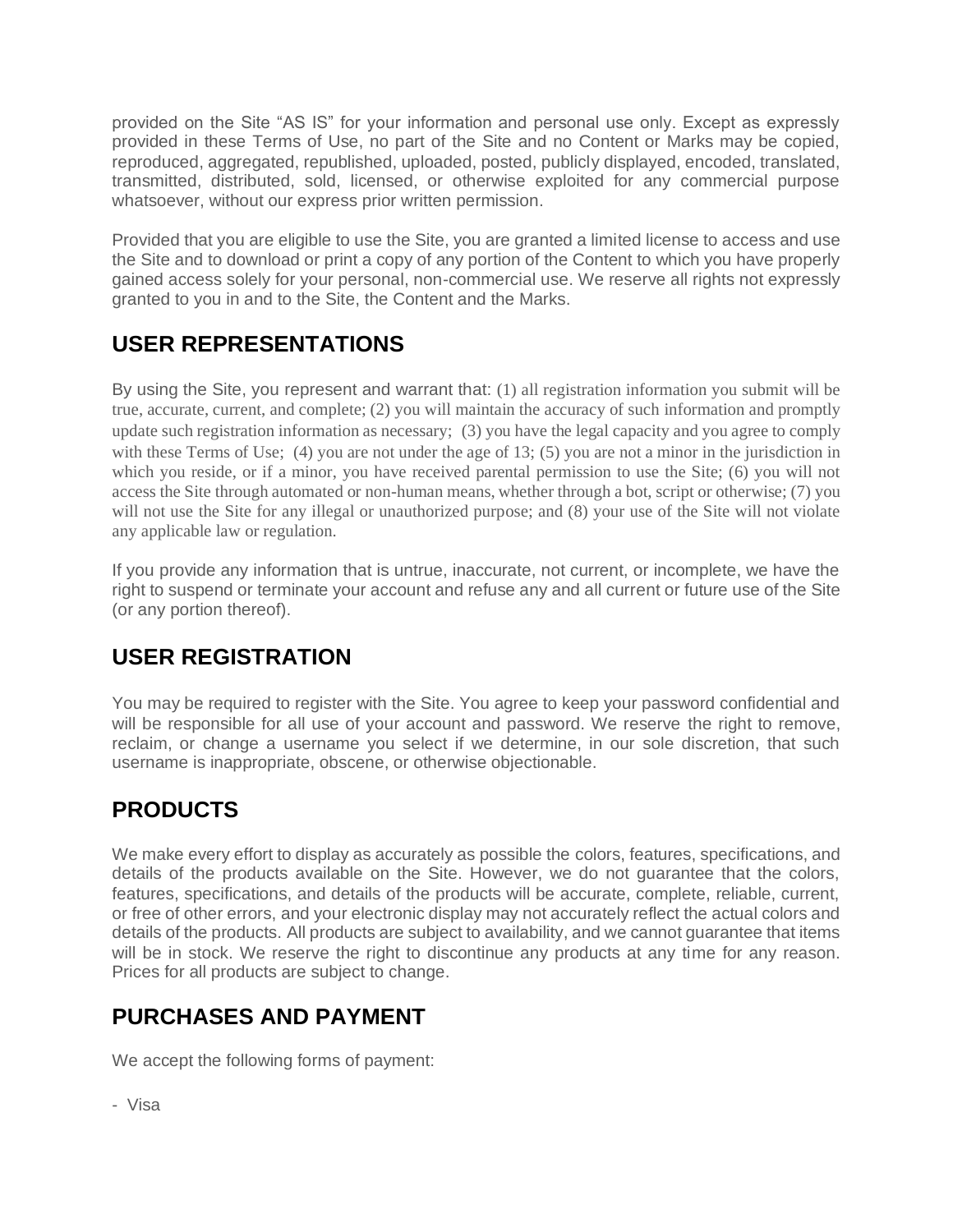- Mastercard
- American Express
- Discover
- PayPal

You agree to provide current, complete, and accurate purchase and account information for all purchases made via the Site. You further agree to promptly update account and payment information, including email address, payment method, and payment card expiration date, so that we can complete your transactions and contact you as needed. Sales tax will be added to the price of purchases as deemed required by us. We may change prices at any time. All payments shall be in U.S. dollars.

You agree to pay all charges at the prices then in effect for your purchases and any applicable shipping fees, and you authorize us to charge your chosen payment provider for any such amounts upon placing your order. If your order is subject to recurring charges, then you consent to our charging your payment method on a recurring basis without requiring your prior approval for each recurring charge, until such time as you cancel the applicable order. We reserve the right to correct any errors or mistakes in pricing, even if we have already requested or received payment.

We reserve the right to refuse any order placed through the Site. We may, in our sole discretion, limit or cancel quantities purchased per person, per household, or per order. These restrictions may include orders placed by or under the same customer account, the same payment method, and/or orders that use the same billing or shipping address. We reserve the right to limit or prohibit orders that, in our sole judgment, appear to be placed by dealers, resellers, or distributors.

### **RETURN/REFUNDS POLICY**

Please review our Return Policy posted on the Site prior to making any purchases.

### **PROHIBITED ACTIVITIES**

You may not access or use the Site for any purpose other than that for which we make the Site available. The Site may not be used in connection with any commercial endeavors except those that are specifically endorsed or approved by us.

As a user of the Site, you agree not to:

1. Systematically retrieve data or other content from the Site to create or compile, directly or indirectly, a collection, compilation, database, or directory without written permission from us. 2. Make any unauthorized use of the Site, including collecting usernames and/or email addresses of users by electronic or other means for the purpose of sending unsolicited email, or creating user accounts by automated means or under false pretenses.

3. Use a buying agent or purchasing agent to make purchases on the Site.

4. Use the Site to advertise or offer to sell goods and services.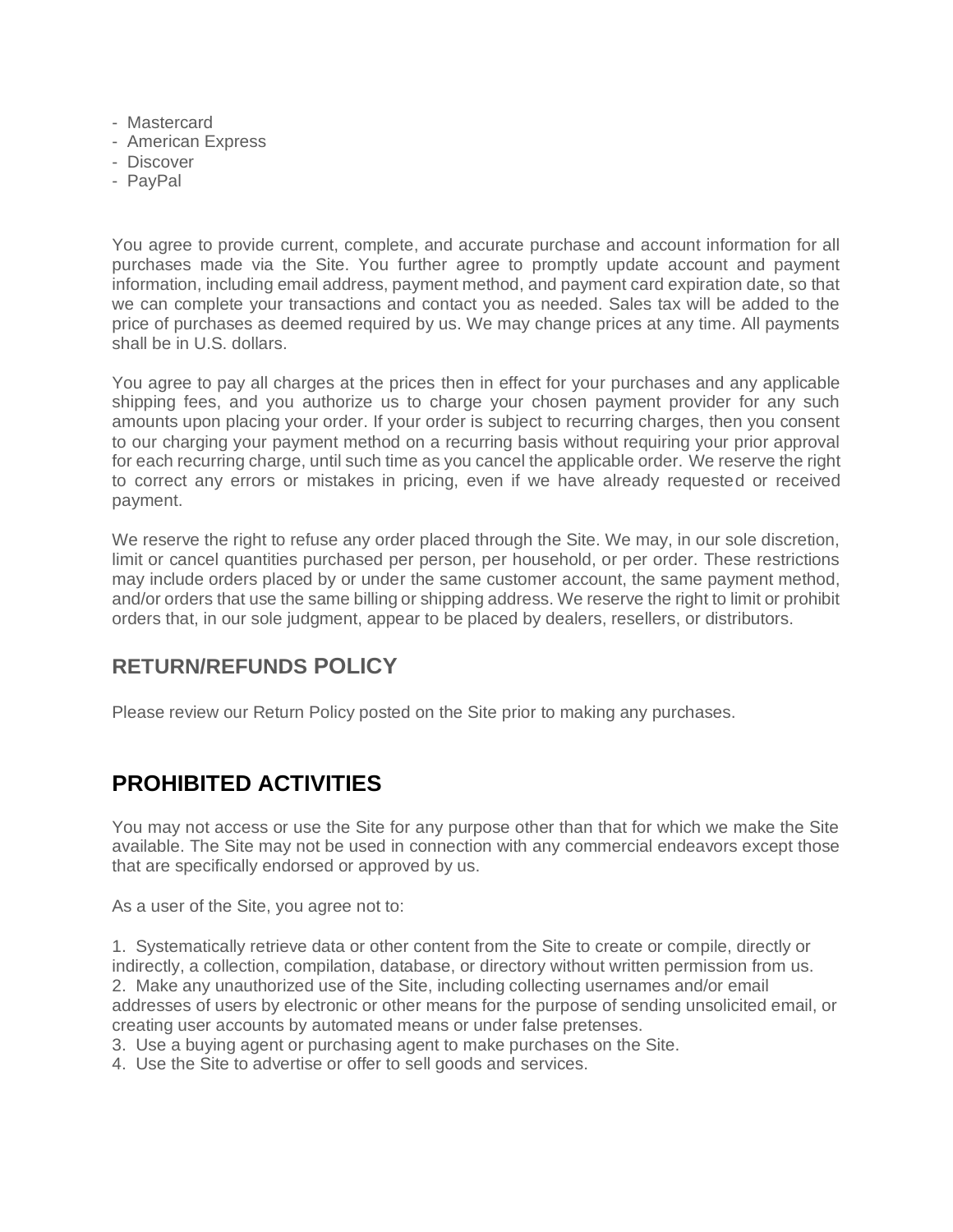5. Circumvent, disable, or otherwise interfere with security-related features of the Site, including features that prevent or restrict the use or copying of any Content or enforce limitations on the use of the Site and/or the Content contained therein.

6. Engage in unauthorized framing of or linking to the Site.

7. Trick, defraud, or mislead us and other users, especially in any attempt to learn sensitive account information such as user passwords.

8. Make improper use of our support services or submit false reports of abuse or misconduct.

9. Engage in any automated use of the system, such as using scripts to send comments or messages, or using any data mining, robots, or similar data gathering and extraction tools. 10. Interfere with, disrupt, or create an undue burden on the Site or the networks or services connected to the Site.

11. Attempt to impersonate another user or person or use the username of another user.

12. Sell or otherwise transfer your profile.

13. Use any information obtained from the Site in order to harass, abuse, or harm another person.

14. Use the Site as part of any effort to compete with us or otherwise use the Site and/or the Content for any revenue-generating endeavor or commercial enterprise.

15. Decipher, decompile, disassemble, or reverse engineer any of the software comprising or in any way making up a part of the Site.

16. Attempt to bypass any measures of the Site designed to prevent or restrict access to the Site, or any portion of the Site.

17. Harass, annoy, intimidate, or threaten any of our employees or agents engaged in providing any portion of the Site to you.

18. Delete the copyright or other proprietary rights notice from any Content.

19. Copy or adapt the Site's software, including but not limited to Flash, PHP, HTML, JavaScript, or other code.

20. Upload or transmit (or attempt to upload or to transmit) viruses, Trojan horses, or other material, including excessive use of capital letters and spamming (continuous posting of repetitive text), that interferes with any party's uninterrupted use and enjoyment of the Site or modifies, impairs, disrupts, alters, or interferes with the use, features, functions, operation, or maintenance of the Site.

21. Upload or transmit (or attempt to upload or to transmit) any material that acts as a passive or active information collection or transmission mechanism, including without limitation, clear graphics interchange formats ("gifs"), 1×1 pixels, web bugs, cookies, or other similar devices (sometimes referred to as "spyware" or "passive collection mechanisms" or "pcms").

22. Except as may be the result of standard search engine or Internet browser usage, use, launch, develop, or distribute any automated system, including without limitation, any spider, robot, cheat utility, scraper, or offline reader that accesses the Site, or using or launching any unauthorized script or other software.

23. Use the Site in a manner inconsistent with any applicable laws or regulations.

24. Disparage, tarnish, or otherwise harm, in our opinion, us and/or the Site.

25. Post of upload any form of sexually explicit, nudity, offensive or rude language, bullying, abusive, or discriminatory material.

### **USER GENERATED CONTRIBUTIONS**

The Site may invite you to chat, contribute to, or participate in blogs, message boards, online forums, and other functionality, and may provide you with the opportunity to create, submit, post,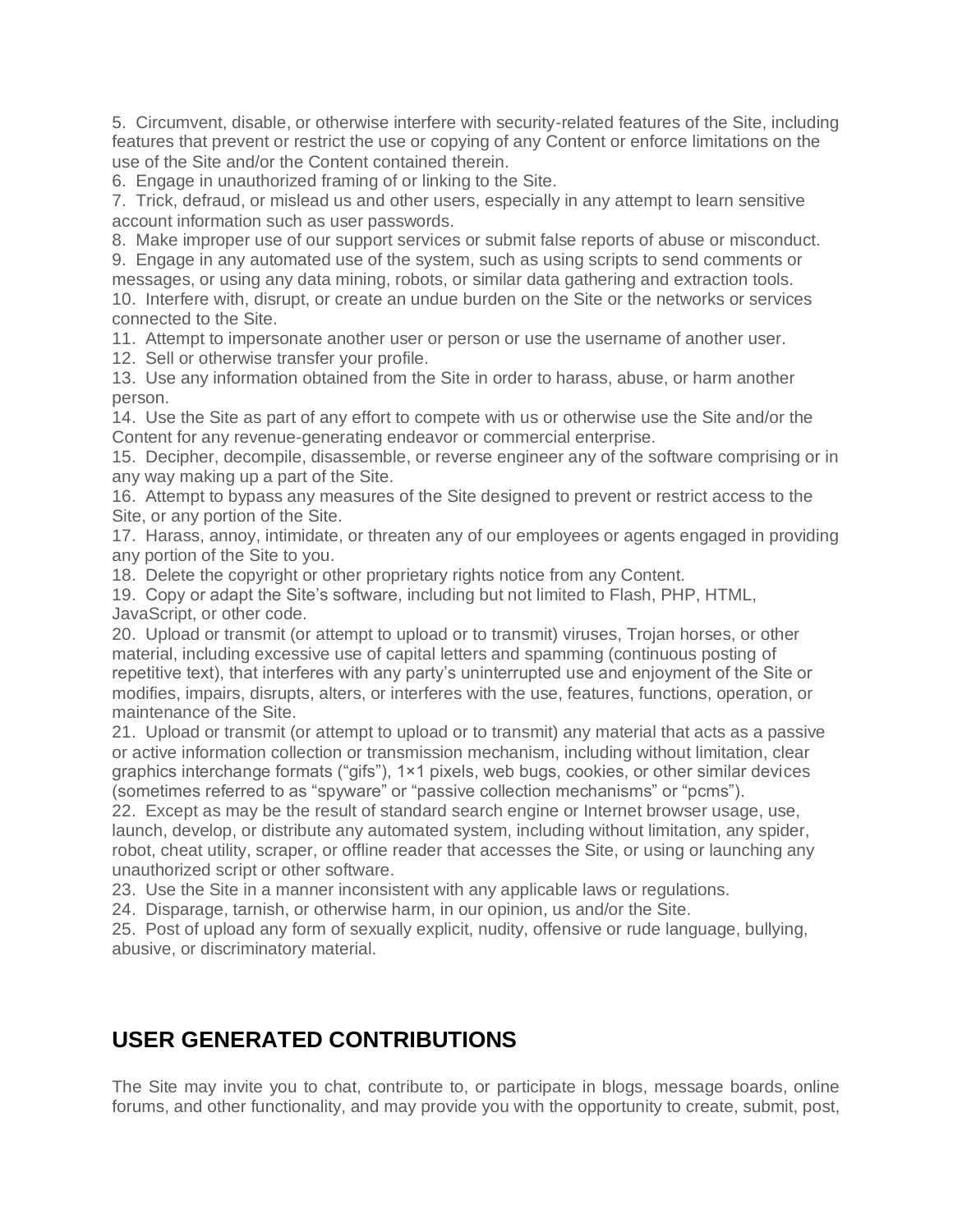display, transmit, perform, publish, distribute, or broadcast content and materials to us or on the Site, including but not limited to text, writings, video, audio, photographs, graphics, comments, suggestions, or personal information or other material (collectively, "Contributions"). Contributions may be viewable by other users of the Site and the Marketplace Offerings and through third-party websites. As such, any Contributions you transmit may be treated as non-confidential and nonproprietary. When you create or make available any Contributions, you thereby represent and warrant that:

1. The creation, distribution, transmission, public display, or performance, and the accessing, downloading, or copying of your Contributions do not and will not infringe the proprietary rights, including but not limited to the copyright, patent, trademark, trade secret, or moral rights of any third party.

2. You are the creator and owner of or have the necessary licenses, rights, consents, releases, and permissions to use and to authorize us, the Site, and other users of the Site to use your Contributions in any manner contemplated by the Site and these Terms of Use.

3. You have the written consent, release, and/or permission of each and every identifiable individual person in your Contributions to use the name or likeness of each and every such identifiable individual person to enable inclusion and use of your Contributions in any manner contemplated by the Site and these Terms of Use.

4. Your Contributions are not false, inaccurate, or misleading.

5. Your Contributions are not unsolicited or unauthorized advertising, promotional materials,

pyramid schemes, chain letters, spam, mass mailings, or other forms of solicitation.

6. Your Contributions are not obscene, lewd, lascivious, filthy, violent, harassing, libelous, slanderous, or otherwise objectionable (as determined by us).

7. Your Contributions do not ridicule, mock, disparage, intimidate, or abuse anyone.

8. Your Contributions do not advocate the violent overthrow of any government or incite, encourage, or threaten physical harm against another.

9. Your Contributions do not violate any applicable law, regulation, or rule.

10. Your Contributions do not violate the privacy or publicity rights of any third party.

11. Your Contributions do not contain any material that solicits personal information from anyone under the age of 18 or exploits people under the age of 18 in a sexual or violent manner.

12. Your Contributions do not violate any federal or state law concerning child pornography, or otherwise intended to protect the health or well-being of minors;

13. Your Contributions do not include any offensive comments that are connected to race, national origin, gender, sexual preference, or physical handicap.

14. Your Contributions do not otherwise violate, or link to material that violates, any provision of these Terms of Use, or any applicable law or regulation.

Any use of the Site or the Marketplace Offerings in violation of the foregoing violates these Terms of Use and may result in, among other things, termination or suspension of your rights to use the Site and the Marketplace Offerings.

# **CONTRIBUTION LICENSE**

By posting your Contributions to any part of the Site or making Contributions accessible to the Site by linking your account from the Site to any of your social networking accounts, you automatically grant, and you represent and warrant that you have the right to grant, to us an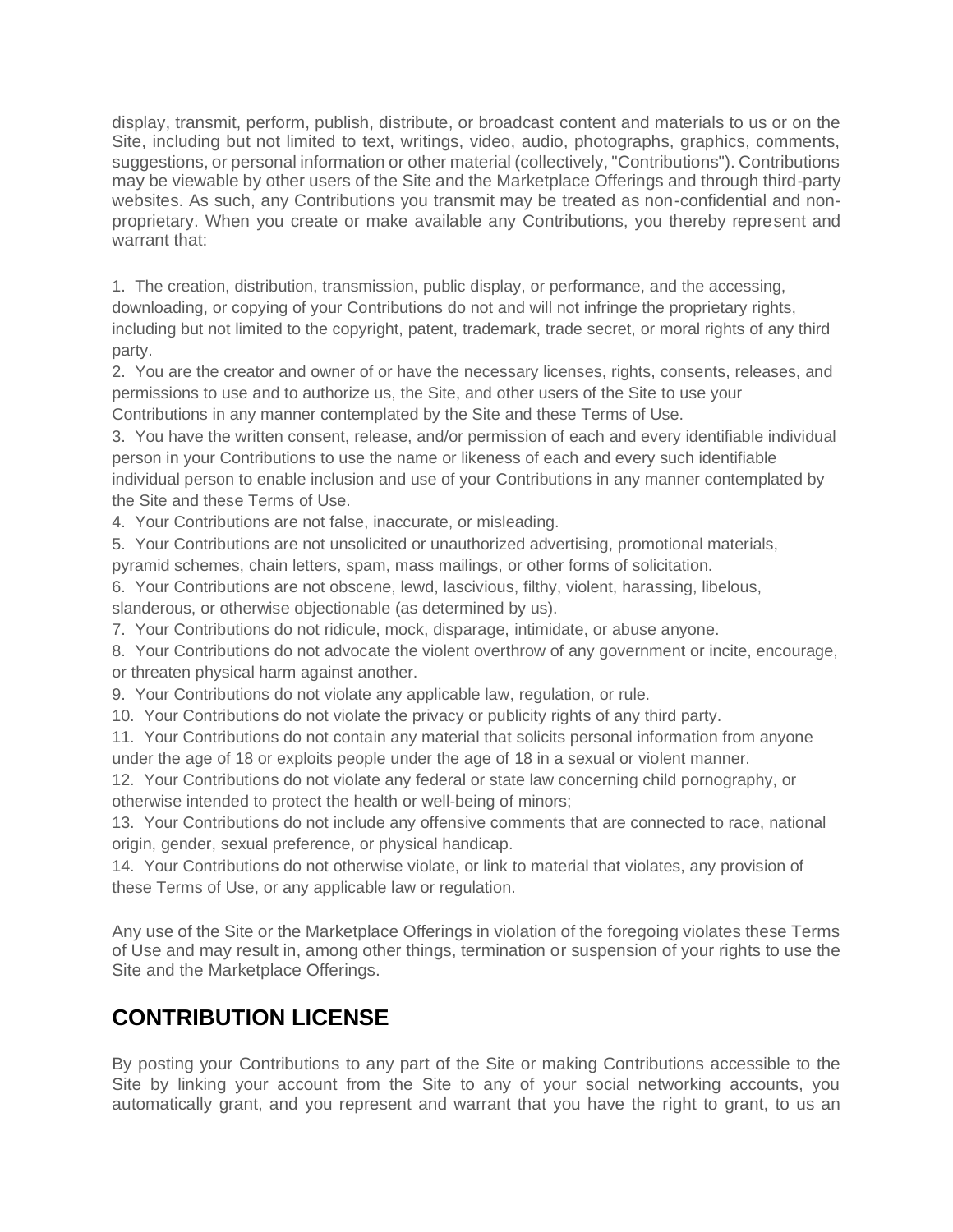unrestricted, unlimited, irrevocable, perpetual, non-exclusive, transferable, royalty-free, fully-paid, worldwide right, and license to host, use, copy, reproduce, disclose, sell, resell, publish, broadcast, retitle, archive, store, cache, publicly perform, publicly display, reformat, translate, transmit, excerpt (in whole or in part), and distribute such Contributions (including, without limitation, your image and voice) for any purpose, commercial, advertising, or otherwise, and to prepare derivative works of, or incorporate into other works, such Contributions, and grant and authorize sublicenses of the foregoing. The use and distribution may occur in any media formats and through any media channels.

This license will apply to any form, media, or technology now known or hereafter developed, and includes our use of your name, company name, and franchise name, as applicable, and any of the trademarks, service marks, trade names, logos, and personal and commercial images you provide. You waive all moral rights in your Contributions, and you warrant that moral rights have not otherwise been asserted in your Contributions.

We do not assert any ownership over your Contributions. You retain full ownership of all of your Contributions and any intellectual property rights or other proprietary rights associated with your Contributions. We are not liable for any statements or representations in your Contributions provided by you in any area on the Site. You are solely responsible for your Contributions to the Site and you expressly agree to exonerate us from any and all responsibility and to refrain from any legal action against us regarding your Contributions.

We have the right, in our sole and absolute discretion, (1) to edit, redact, or otherwise change any Contributions; (2) to re-categorize any Contributions to place them in more appropriate locations on the Site; and (3) to pre-screen or delete any Contributions at any time and for any reason, without notice. We have no obligation to monitor your Contributions.

# **GUIDELINES FOR REVIEWS**

We may provide you areas on the Site to leave reviews or ratings. When posting a review, you must comply with the following criteria: (1) you should have firsthand experience with the person/entity being reviewed; (2) your reviews should not contain offensive profanity, or abusive, racist, offensive, or hate language; (3) your reviews should not contain discriminatory references based on religion, race, gender, national origin, age, marital status, sexual orientation, or disability; (4) your reviews should not contain references to illegal activity; (5) you should not be affiliated with competitors if posting negative reviews; (6) you should not make any conclusions as to the legality of conduct; (7) you may not post any false or misleading statements; and (8) you may not organize a campaign encouraging others to post reviews, whether positive or negative.

We may accept, reject, or remove reviews in our sole discretion. We have absolutely no obligation to screen reviews or to delete reviews, even if anyone considers reviews objectionable or inaccurate. Reviews are not endorsed by us, and do not necessarily represent our opinions or the views of any of our affiliates or partners. We do not assume liability for any review or for any claims, liabilities, or losses resulting from any review. By posting a review, you hereby grant to us a perpetual, non-exclusive, worldwide, royalty-free, fully-paid, assignable, and sublicensable right and license to reproduce, modify, translate, transmit by any means, display, perform, and/or distribute all content relating to reviews.

### **MOBILE APPLICATION LICENSE**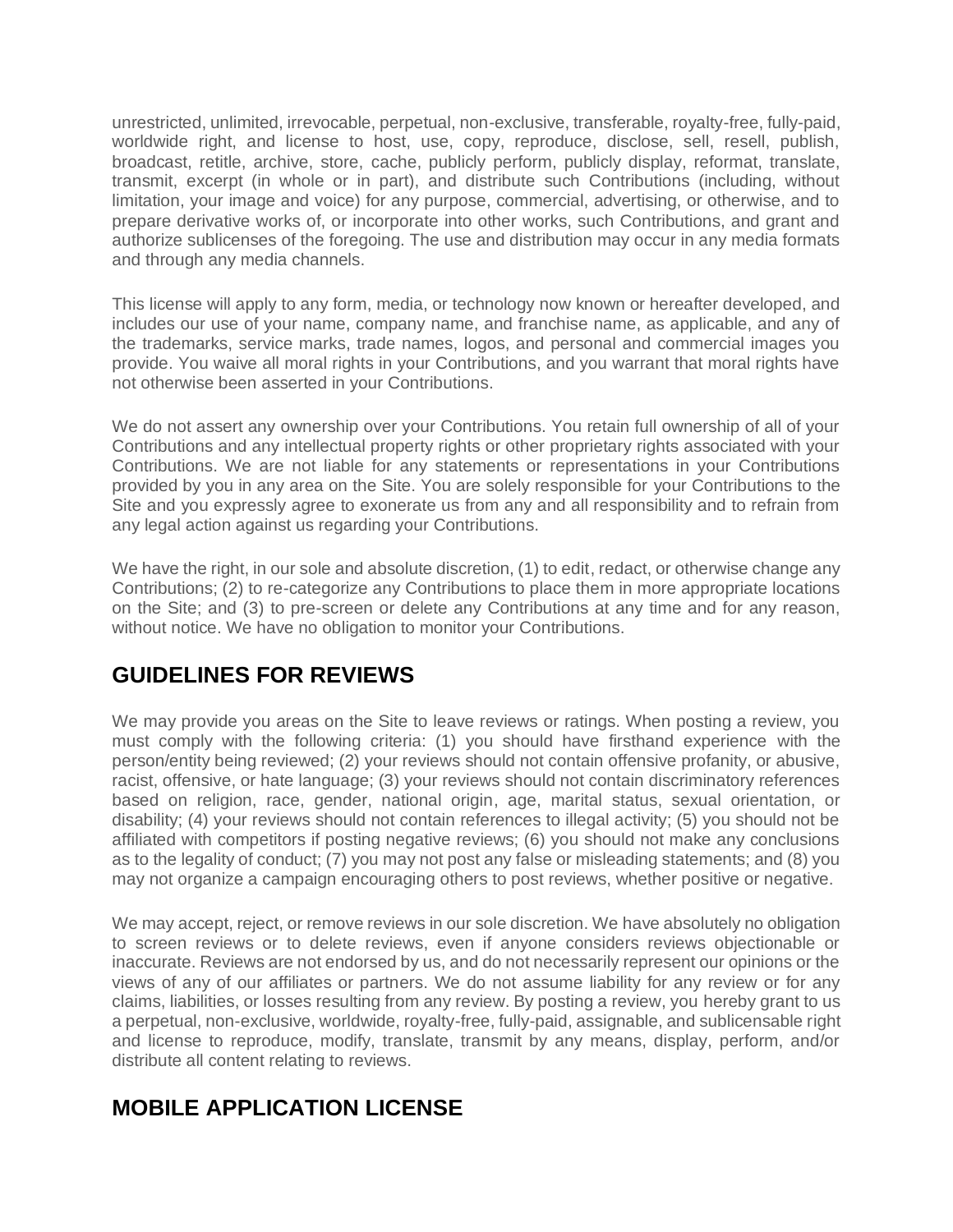#### **Use License**

If you access the Marketplace Offerings via a mobile application, then we grant you a revocable, non-exclusive, non-transferable, limited right to install and use the mobile application on wireless electronic devices owned or controlled by you, and to access and use the mobile application on such devices strictly in accordance with the terms and conditions of this mobile application license contained in these Terms of Use. You shall not: (1) decompile, reverse engineer, disassemble, attempt to derive the source code of, or decrypt the application; (2) make any modification, adaptation, improvement, enhancement, translation, or derivative work from the application; (3) violate any applicable laws, rules, or regulations in connection with your access or use of the application; (4) remove, alter, or obscure any proprietary notice (including any notice of copyright or trademark) posted by us or the licensors of the application; (5) use the application for any revenue generating endeavor, commercial enterprise, or other purpose for which it is not designed or intended; (6) make the application available over a network or other environment permitting access or use by multiple devices or users at the same time; (7) use the application for creating a product, service, or software that is, directly or indirectly, competitive with or in any way a substitute for the application; (8) use the application to send automated queries to any website or to send any unsolicited commercial e-mail; or (9) use any proprietary information or any of our interfaces or our other intellectual property in the design, development, manufacture, licensing, or distribution of any applications, accessories, or devices for use with the application.

### **Apple and Android Devices**

The following terms apply when you use a mobile application obtained from either the Apple Store or Google Play (each an "App Distributor") to access the Marketplace Offerings: (1) the license granted to you for our mobile application is limited to a non-transferable license to use the application on a device that utilizes the Apple iOS or Android operating systems, as applicable, and in accordance with the usage rules set forth in the applicable App Distributor's terms of service; (2) we are responsible for providing any maintenance and support services with respect to the mobile application as specified in the terms and conditions of this mobile application license contained in these Terms of Use or as otherwise required under applicable law, and you acknowledge that each App Distributor has no obligation whatsoever to furnish any maintenance and support services with respect to the mobile application; (3) in the event of any failure of the mobile application to conform to any applicable warranty, you may notify the applicable App Distributor, and the App Distributor, in accordance with its terms and policies, may refund the purchase price, if any, paid for the mobile application, and to the maximum extent permitted by applicable law, the App Distributor will have no other warranty obligation whatsoever with respect to the mobile application; (4) you represent and warrant that (i) you are not located in a country that is subject to a U.S. government embargo, or that has been designated by the U.S. government as a "terrorist supporting" country and (ii) you are not listed on any U.S. government list of prohibited or restricted parties; (5) you must comply with applicable third-party terms of agreement when using the mobile application, e.g., if you have a VoIP application, then you must not be in violation of their wireless data service agreement when using the mobile application; and (6) you acknowledge and agree that the App Distributors are third-party beneficiaries of the terms and conditions in this mobile application license contained in these Terms of Use, and that each App Distributor will have the right (and will be deemed to have accepted the right) to enforce the terms and conditions in this mobile application license contained in these Terms of Use against you as a third-party beneficiary thereof.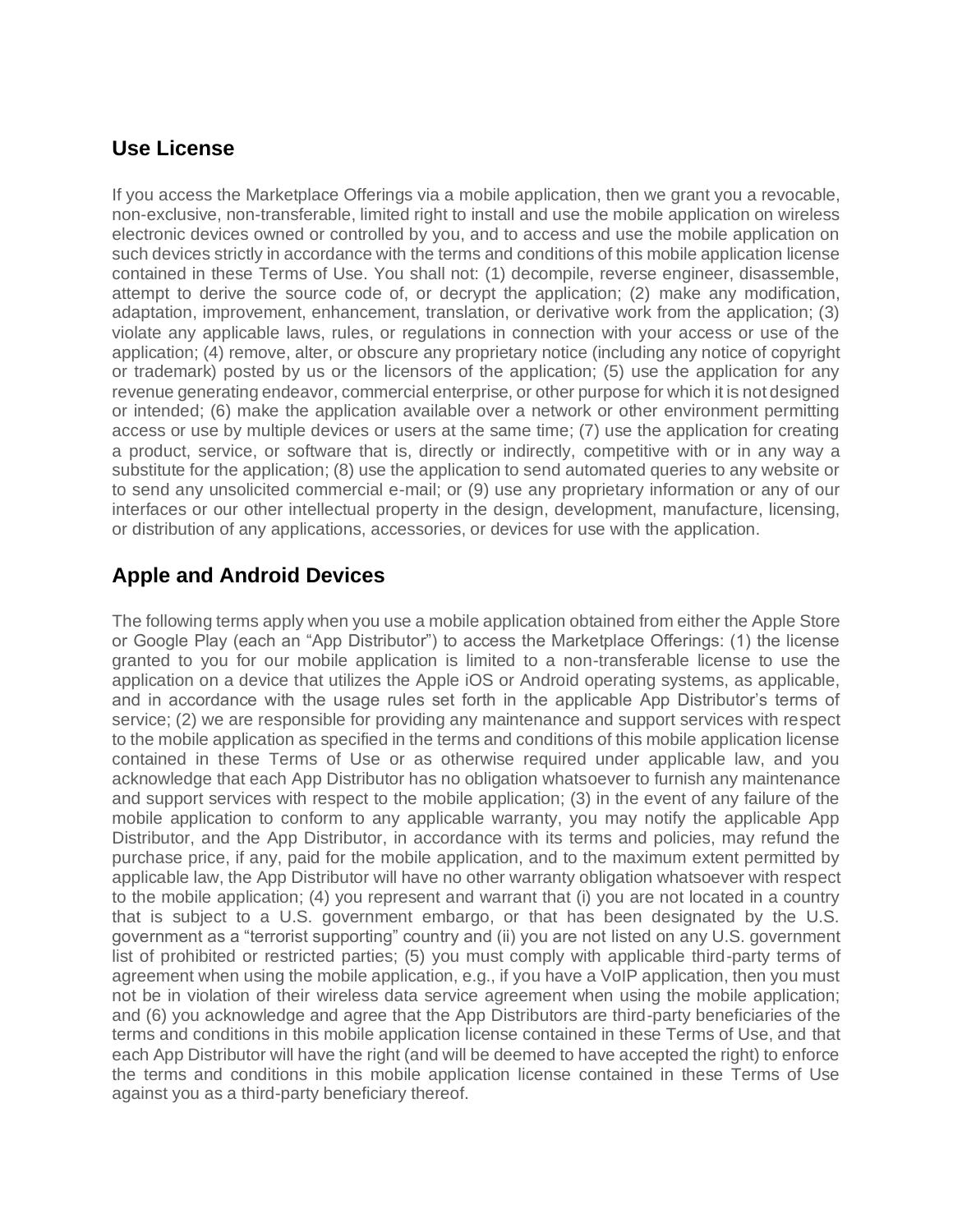# **SOCIAL MEDIA**

As part of the functionality of the Site, you may link your account with online accounts you have with third-party service providers (each such account, a "Third-Party Account") by either: (1) providing your Third-Party Account login information through the Site; or (2) allowing us to access your Third-Party Account, as is permitted under the applicable terms and conditions that govern your use of each Third-Party Account. You represent and warrant that you are entitled to disclose your Third-Party Account login information to us and/or grant us access to your Third-Party Account, without breach by you of any of the terms and conditions that govern your use of the applicable Third-Party Account, and without obligating us to pay any fees or making us subject to any usage limitations imposed by the third-party service provider of the Third-Party Account. By granting us access to any Third-Party Accounts, you understand that (1) we may access, make available, and store (if applicable) any content that you have provided to and stored in your Third-Party Account (the "Social Network Content") so that it is available on and through the Site via your account, including without limitation any friend lists and (2) we may submit to and receive from your Third-Party Account additional information to the extent you are notified when you link your account with the Third-Party Account. Depending on the Third-Party Accounts you choose and subject to the privacy settings that you have set in such Third-Party Accounts, personally identifiable information that you post to your Third-Party Accounts may be available on and through your account on the Site. Please note that if a Third-Party Account or associated service becomes unavailable or our access to such Third-Party Account is terminated by the third-party service provider, then Social Network Content may no longer be available on and through the Site. You will have the ability to disable the connection between your account on the Site and your Third-Party Accounts at any time. PLEASE NOTE THAT YOUR RELATIONSHIP WITH THE THIRD-PARTY SERVICE PROVIDERS ASSOCIATED WITH YOUR THIRD-PARTY ACCOUNTS IS GOVERNED SOLELY BY YOUR AGREEMENT(S) WITH SUCH THIRD-PARTY SERVICE PROVIDERS. We make no effort to review any Social Network Content for any purpose, including but not limited to, for accuracy, legality, or non-infringement, and we are not responsible for any Social Network Content. You acknowledge and agree that we may access your email address book associated with a Third-Party Account and your contacts list stored on your mobile device or tablet computer solely for purposes of identifying and informing you of those contacts who have also registered to use the Site. You can deactivate the connection between the Site and your Third-Party Account by contacting us using the contact information below or through your account settings (if applicable). We will attempt to delete any information stored on our servers that was obtained through such Third-Party Account, except the username and profile picture that become associated with your account.

### **SUBMISSIONS**

You acknowledge and agree that any questions, comments, suggestions, ideas, feedback, or other information regarding the Site or the Marketplace Offerings ("Submissions") provided by you to us are non-confidential and shall become our sole property. We shall own exclusive rights, including all intellectual property rights, and shall be entitled to the unrestricted use and dissemination of these Submissions for any lawful purpose, commercial or otherwise, without acknowledgment or compensation to you. You hereby waive all moral rights to any such Submissions, and you hereby warrant that any such Submissions are original with you or that you have the right to submit such Submissions. You agree there shall be no recourse against us for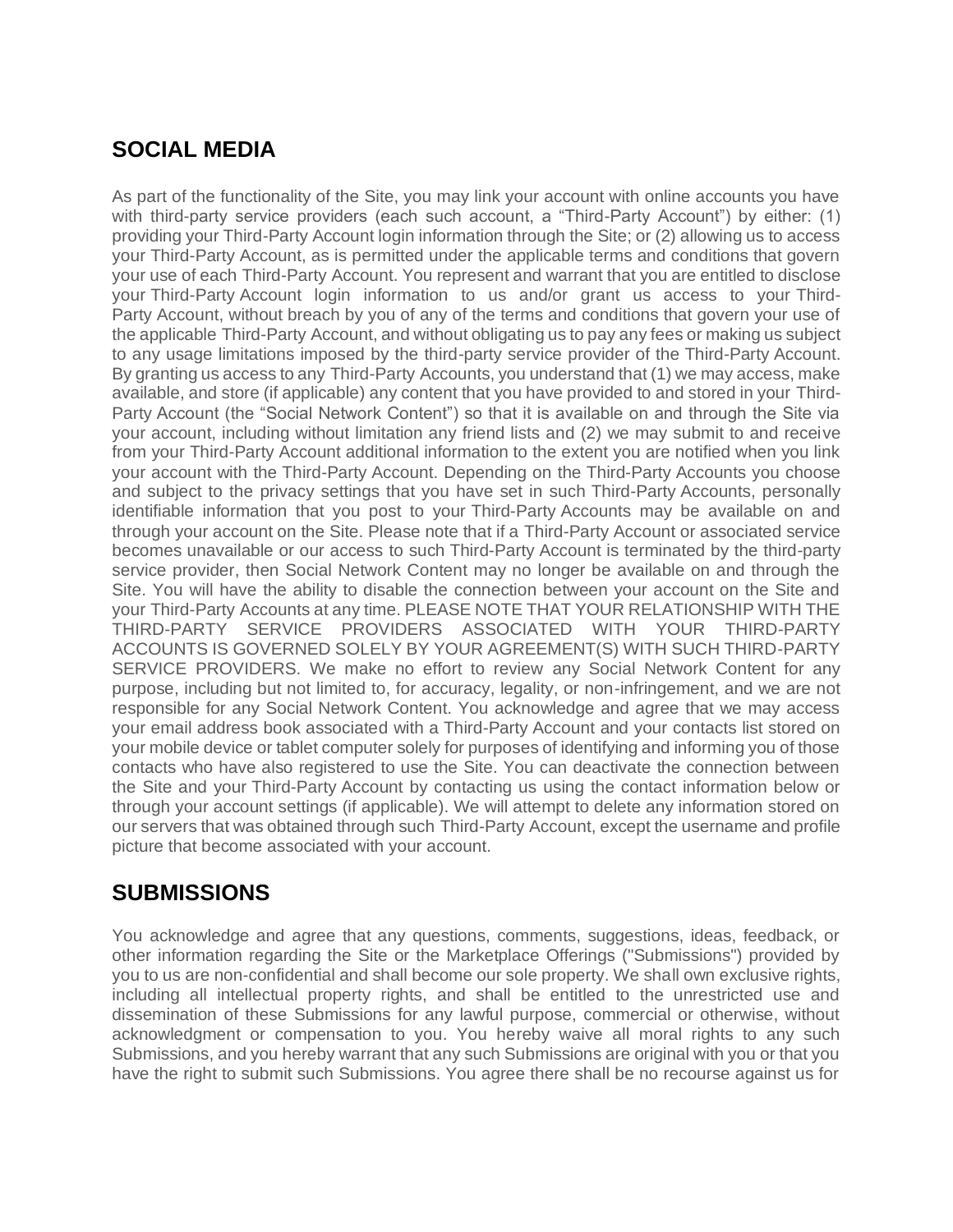any alleged or actual infringement or misappropriation of any proprietary right in your Submissions.

### **THIRD-PARTY WEBSITES AND CONTENT**

The Site may contain (or you may be sent via the Site or the Marketplace Offerings) links to other websites ("Third-Party Websites") as well as articles, photographs, text, graphics, pictures, designs, music, sound, video, information, applications, software, and other content or items belonging to or originating from third parties ("Third-Party Content"). Such Third-Party Websites and Third-Party Content are not investigated, monitored, or checked for accuracy, appropriateness, or completeness by us, and we are not responsible for any Third Party Websites accessed through the Site or any Third-Party Content posted on, available through, or installed from the Site, including the content, accuracy, offensiveness, opinions, reliability, privacy practices, or other policies of or contained in the Third-Party Websites or the Third-Party Content. Inclusion of, linking to, or permitting the use or installation of any Third-Party Websites or any Third-PartyContent does not imply approval or endorsement thereof by us. If you decide to leave the Site and access the Third-Party Websites or to use or install any Third-Party Content, you do so at your own risk, and you should be aware these Terms of Use no longer govern. You should review the applicable terms and policies, including privacy and data gathering practices, of any website to which you navigate from the Site or relating to any applications you use or install from the Site. Any purchases you make through Third-Party Websites will be through other websites and from other companies, and we take no responsibility whatsoever in relation to such purchases which are exclusively between you and the applicable third party. You agree and acknowledge that we do not endorse the products or services offered on Third-Party Websites and you shall hold us harmless from any harm caused by your purchase of such products or services. Additionally, you shall hold us harmless from any losses sustained by you or harm caused to you relating to or resulting in any way from any Third-Party Content or any contact with Third-Party Websites.

# **ADVERTISERS**

We allow advertisers to display their advertisements and other information in certain areas of the Site, such as sidebar advertisements or banner advertisements. If you are an advertiser, you shall take full responsibility for any advertisements you place on the Site and any services provided on the Site or products sold through those advertisements. Further, as an advertiser, you warrant and represent that you possess all rights and authority to place advertisements on the Site, including, but not limited to, intellectual property rights, publicity rights, and contractual rights. As an advertiser, you agree that such advertisements are subject to our Digital Millennium Copyright Act ("DMCA") Notice and Policy provisions as described below, and you understand and agree there will be no refund or other compensation for DMCA takedown-related issues. We simply provide the space to place such advertisements, and we have no other relationship with advertisers.

### **SITE MANAGEMENT**

We reserve the right, but not the obligation, to: (1) monitor the Site for violations of these Terms of Use; (2) take appropriate legal action against anyone who, in our sole discretion, violates the law or these Terms of Use, including without limitation, reporting such user to law enforcement authorities; (3) in our sole discretion and without limitation, refuse, restrict access to, limit the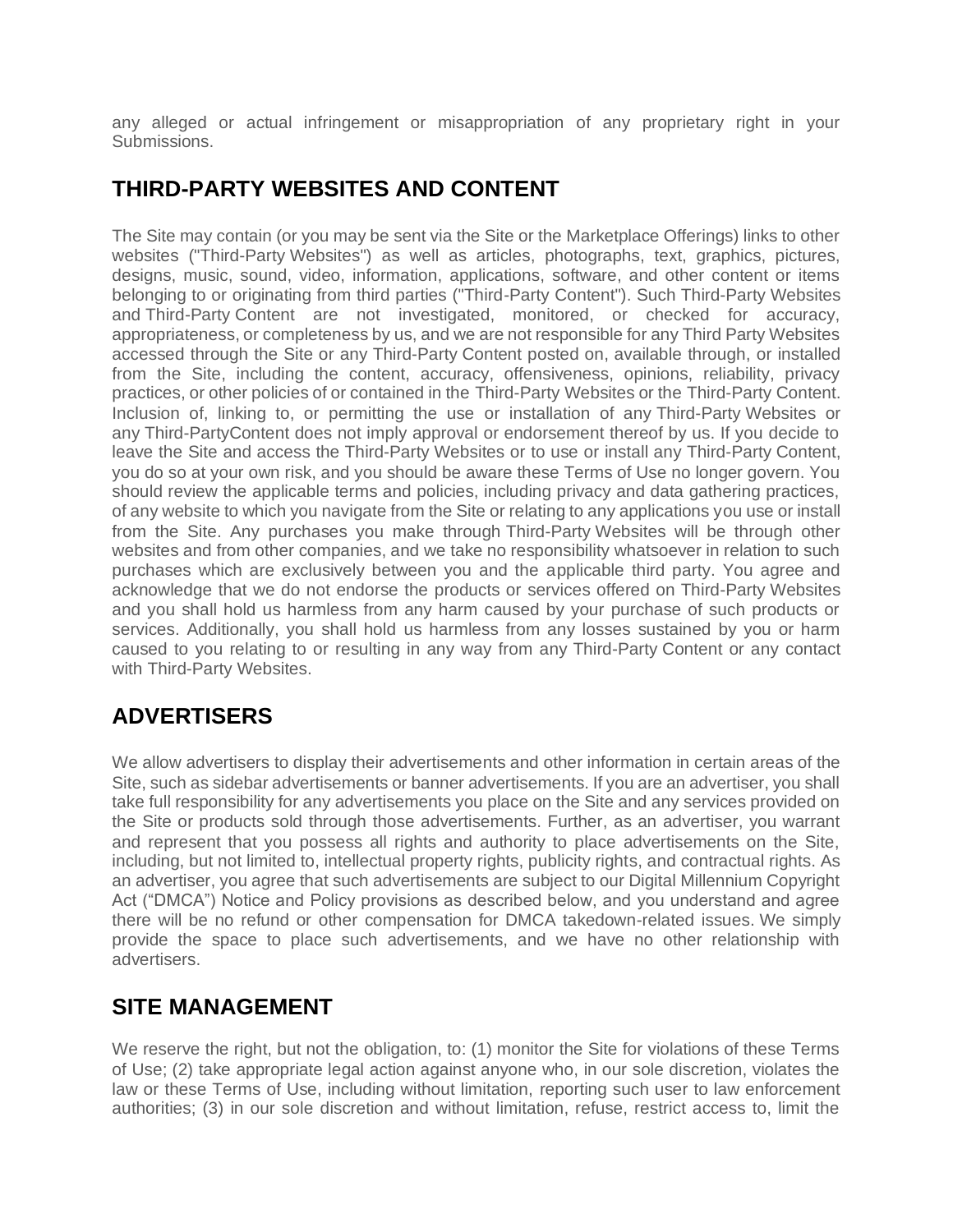availability of, or disable (to the extent technologically feasible) any of your Contributions or any portion thereof; (4) in our sole discretion and without limitation, notice, or liability, to remove from the Site or otherwise disable all files and content that are excessive in size or are in any way burdensome to our systems; and (5) otherwise manage the Site in a manner designed to protect our rights and property and to facilitate the proper functioning of the Site and the Marketplace Offerings.

# **PRIVACY POLICY**

We care about data privacy and security. Please review our Privacy Policy: **www.gregbuschman.com/websitepolicies**. By using the Site or the Marketplace Offerings, you agree to be bound by our Privacy Policy, which is incorporated into these Terms of Use. Please be advised the Site and the Marketplace Offerings are hosted in the United States. If you access the Site or the Marketplace Offerings from the European Union, Asia, or any other region of the world with laws or other requirements governing personal data collection, use, or disclosure that differ from applicable laws in the United States, then through your continued use of the Site, you are transferring your data to the United States, and you expressly consent to have your data transferred to and processed in the United States. Further, we do not knowingly accept, request, or solicit information from children or knowingly market to children. Therefore, in accordance with the U.S. Children's Online Privacy Protection Act, if we receive actual knowledge that anyone under the age of 13 has provided personal information to us without the requisite and verifiable parental consent, we will delete that information from the Site as quickly as is reasonably practical.

### **DIGITAL MILLENNIUM COPYRIGHT ACT (DMCA) NOTICE AND POLICY**

#### **Notifications**

We respect the intellectual property rights of others. If you believe that any material available on or through the Site infringes upon any copyright you own or control, please immediately notify our Designated Copyright Agent using the contact information provided below (a "Notification"). A copy of your Notification will be sent to the person who posted or stored the material addressed in the Notification. Please be advised that pursuant to federal law you may be held liable for damages if you make material misrepresentations in a Notification. Thus, if you are not sure that material located on or linked to by the Site infringes your copyright, you should consider first contacting an attorney.

All Notifications should meet the requirements of DMCA 17 U.S.C. § 512(c)(3) and include the following information: (1) A physical or electronic signature of a person authorized to act on behalf of the owner of an exclusive right that is allegedly infringed; (2) identification of the copyrighted work claimed to have been infringed, or, if multiple copyrighted works on the Site are covered by the Notification, a representative list of such works on the Site; (3) identification of the material that is claimed to be infringing or to be the subject of infringing activity and that is to be removed or access to which is to be disabled, and information reasonably sufficient to permit us to locate the material; (4) information reasonably sufficient to permit us to contact the complaining party, such as an address, telephone number, and, if available, an email address at which the complaining party may be contacted; (5) a statement that the complaining party has a good faith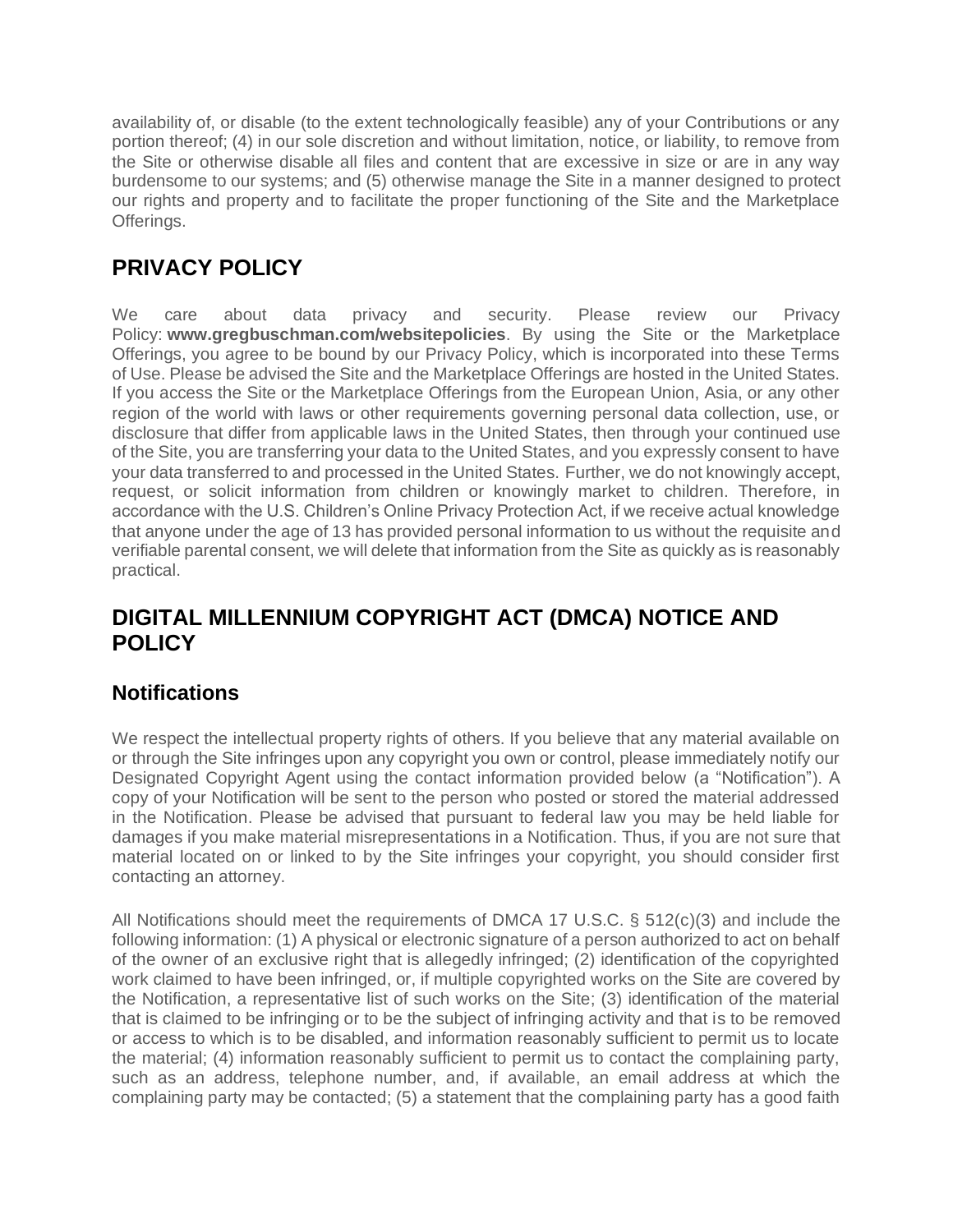belief that use of the material in the manner complained of is not authorized by the copyright owner, its agent, or the law; and (6) a statement that the information in the notification is accurate, and under penalty of perjury, that the complaining party is authorized to act on behalf of the owner of an exclusive right that is allegedly infringed upon.

### **Counter Notification**

If you believe your own copyrighted material has been removed from the Site as a result of a mistake or misidentification, you may submit a written counter notification to [us/our Designated Copyright Agent] using the contact information provided below (a "Counter Notification"). To be an effective Counter Notification under the DMCA, your Counter Notification must include substantially the following: (1) identification of the material that has been removed or disabled and the location at which the material appeared before it was removed or disabled; (2) a statement that you consent to the jurisdiction of the Federal District Court in which your address is located, or if your address is outside the United States, for any judicial district in which we are located; (3) a statement that you will accept service of process from the party that filed the Notification or the party's agent; (4) your name, address, and telephone number; (5) a statement under penalty of perjury that you have a good faith belief that the material in question was removed or disabled as a result of a mistake or misidentification of the material to be removed or disabled; and (6) your physical or electronic signature.

If you send us a valid, written Counter Notification meeting the requirements described above, we will restore your removed or disabled material, unless we first receive notice from the party filing the Notification informing us that such party has filed a court action to restrain you from engaging in infringing activity related to the material in question. Please note that if you materially misrepresent that the disabled or removed content was removed by mistake or misidentification, you may be liable for damages, including costs and attorney's fees. Filing a false Counter Notification constitutes perjury.

Designated Copyright Agent Gregory Buschman Attn: Copyright Agent 740 Claudia Ln Palm Harbor, FL 34583 gbuschma@yahoo.com

# **TERM AND TERMINATION**

These Terms of Use shall remain in full force and effect while you use the Site. WITHOUT LIMITING ANY OTHER PROVISION OF THESE TERMS OF USE, WE RESERVE THE RIGHT TO, IN OUR SOLE DISCRETION AND WITHOUT NOTICE OR LIABILITY, DENY ACCESS TO AND USE OF THE SITE AND THE MARKETPLACE OFFERINGS (INCLUDING BLOCKING CERTAIN IP ADDRESSES), TO ANY PERSON FOR ANY REASON OR FOR NO REASON, INCLUDING WITHOUT LIMITATION FOR BREACH OF ANY REPRESENTATION, WARRANTY, OR COVENANT CONTAINED IN THESE TERMS OF USE OR OF ANY APPLICABLE LAW OR REGULATION. WE MAY TERMINATE YOUR USE OR PARTICIPATION IN THE SITE AND THE MARKETPLACE OFFERINGS OR DELETE YOUR ACCOUNT AND ANY CONTENT OR INFORMATION THAT YOU POSTED AT ANY TIME, WITHOUT WARNING, IN OUR SOLE DISCRETION.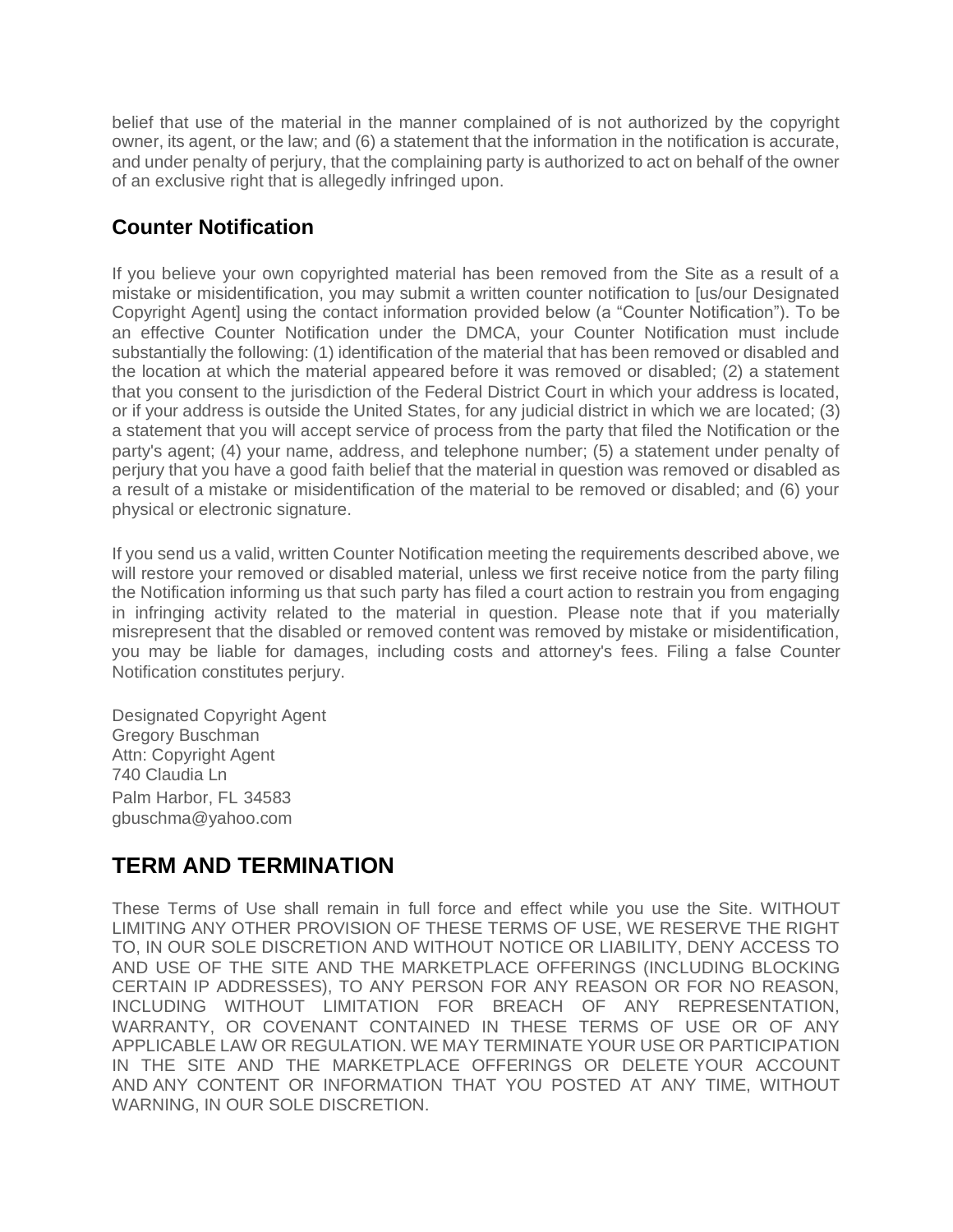If we terminate or suspend your account for any reason, you are prohibited from registering and creating a new account under your name, a fake or borrowed name, or the name of any third party, even if you may be acting on behalf of the third party. In addition to terminating or suspending your account, we reserve the right to take appropriate legal action, including without limitation pursuing civil, criminal, and injunctive redress.

# **MODIFICATIONS AND INTERRUPTIONS**

We reserve the right to change, modify, or remove the contents of the Site at any time or for any reason at our sole discretion without notice. However, we have no obligation to update any information on our Site. We also reserve the right to modify or discontinue all or part of the Marketplace Offerings without notice at any time. We will not be liable to you or any third party for any modification, price change, suspension, or discontinuance of the Site or the Marketplace Offerings.

We cannot guarantee the Site and the Marketplace Offerings will be available at all times. We may experience hardware, software, or other problems or need to perform maintenance related to the Site, resulting in interruptions, delays, or errors. We reserve the right to change, revise, update, suspend, discontinue, or otherwise modify the Site or the Marketplace Offerings at any time or for any reason without notice to you. You agree that we have no liability whatsoever for any loss, damage, or inconvenience caused by your inability to access or use the Site or the Marketplace Offerings during any downtime or discontinuance of the Site or the Marketplace Offerings. Nothing in these Terms of Use will be construed to obligate us to maintain and support the Site or the Marketplace Offerings or to supply any corrections, updates, or releases in connection therewith.

# **GOVERNING LAW**

These Terms of Use and your use of the Site and the Marketplace Offerings are governed by and construed in accordance with the laws of the State of Florida applicable to agreements made and to be entirely performed within the State of Florida, without regard to its conflict of law principles.

# **DISPUTE RESOLUTION**

### **Informal Negotiations**

To expedite resolution and control the cost of any dispute, controversy, or claim related to these Terms of Use (each a "Dispute" and collectively, the "Disputes") brought by either you or us (individually, a "Party" and collectively, the "Parties"), the Parties agree to first attempt to negotiate any Dispute (except those Disputes expressly provided below) informally for at least forty five (45) days before initiating arbitration. Such informal negotiations commence upon written notice from one Party to the other Party.

#### **Binding Arbitration**

If the Parties are unable to resolve a Dispute through informal negotiations, the Dispute (except those Disputes expressly excluded below) will be finally and exclusively resolved by binding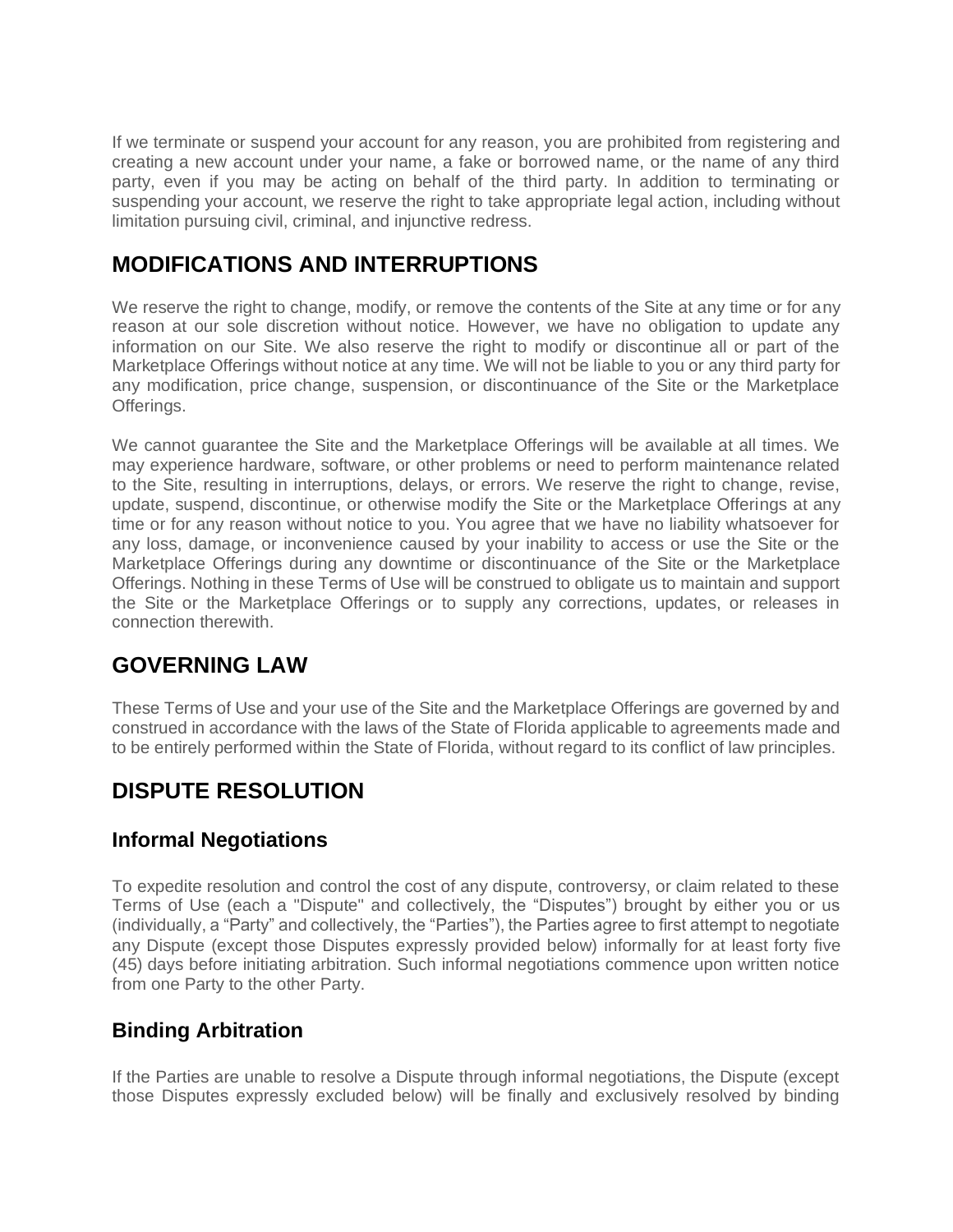arbitration. YOU UNDERSTAND THAT WITHOUT THIS PROVISION, YOU WOULD HAVE THE RIGHT TO SUE IN COURT AND HAVE A JURY TRIAL. The arbitration shall be commenced and conducted under the Commercial Arbitration Rules of the American Arbitration Association ("AAA") and, where appropriate, the AAA's Supplementary Procedures for Consumer Related Disputes ("AAA Consumer Rules"), both of which are available at the AAA website www.adr.org. Your arbitration fees and your share of arbitrator compensation shall be governed by the AAA Consumer Rules and, where appropriate, limited by the AAA Consumer Rules. The arbitration may be conducted in person, through the submission of documents, by phone, or online. The arbitrator will make a decision in writing, but need not provide a statement of reasons unless requested by either Party. The arbitrator must follow applicable law, and any award may be challenged if the arbitrator fails to do so. Except where otherwise required by the applicable AAA rules or applicable law, the arbitration will take place in United States County, Florida. Except as otherwise provided herein, the Parties may litigate in court to compel arbitration, stay proceedings pending arbitration, or to confirm, modify, vacate, or enter judgment on the award entered by the arbitrator.

If for any reason, a Dispute proceeds in court rather than arbitration, the Dispute shall be commenced or prosecuted in the state and federal courts located in United States County, Florida, and the Parties hereby consent to, and waive all defenses of lack of personal jurisdiction, and forum non conveniens with respect to venue and jurisdiction in such state and federal courts. Application of the United Nations Convention on Contracts for the International Sale of Goods and the the Uniform Computer Information Transaction Act (UCITA) are excluded from these Terms of Use.

In no event shall any Dispute brought by either Party related in any way to the Site be commenced more than one (1) years after the cause of action arose. If this provision is found to be illegal or unenforceable, then neither Party will elect to arbitrate any Dispute falling within that portion of this provision found to be illegal or unenforceable and such Dispute shall be decided by a court of competent jurisdiction within the courts listed for jurisdiction above, and the Parties agree to submit to the personal jurisdiction of that court.

#### **Restrictions**

The Parties agree that any arbitration shall be limited to the Dispute between the Parties individually. To the full extent permitted by law, (a) no arbitration shall be joined with any other proceeding; (b) there is no right or authority for any Dispute to be arbitrated on a class-action basis or to utilize class action procedures; and (c) there is no right or authority for any Dispute to be brought in a purported representative capacity on behalf of the general public or any other persons.

#### **Exceptions to Informal Negotiations and Arbitration**

The Parties agree that the following Disputes are not subject to the above provisions concerning informal negotiations and binding arbitration: (a) any Disputes seeking to enforce or protect, or concerning the validity of, any of the intellectual property rights of a Party; (b) any Dispute related to, or arising from, allegations of theft, piracy, invasion of privacy, or unauthorized use; and (c) any claim for injunctive relief. If this provision is found to be illegal or unenforceable, then neither Party will elect to arbitrate any Dispute falling within that portion of this provision found to be illegal or unenforceable and such Dispute shall be decided by a court of competent jurisdiction within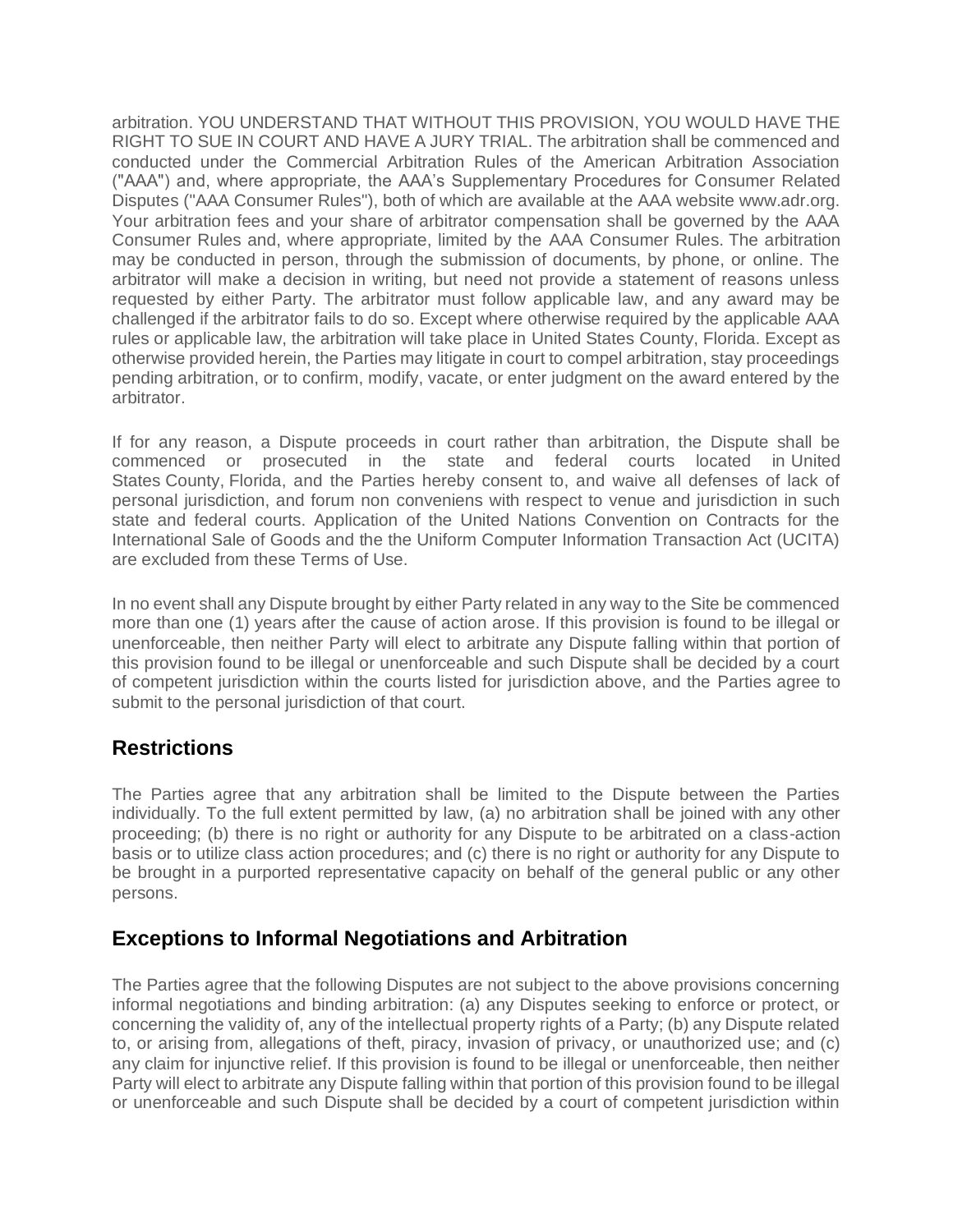the courts listed for jurisdiction above, and the Parties agree to submit to the personal jurisdiction of that court.

# **CORRECTIONS**

There may be information on the Site that contains typographical errors, inaccuracies, or omissions that may relate to the Marketplace Offerings, including descriptions, pricing, availability, and various other information. We reserve the right to correct any errors, inaccuracies, or omissions and to change or update the information on the Site at any time, without prior notice.

### **DISCLAIMER**

THE SITE IS PROVIDED ON AN AS-IS AND AS-AVAILABLE BASIS. YOU AGREE THAT YOUR USE OF THE SITE SERVICES WILL BE AT YOUR SOLE RISK. TO THE FULLEST EXTENT PERMITTED BY LAW, WE DISCLAIM ALL WARRANTIES, EXPRESS OR IMPLIED, IN CONNECTION WITH THE SITE AND YOUR USE THEREOF, INCLUDING, WITHOUT LIMITATION, THE IMPLIED WARRANTIES OF MERCHANTABILITY, FITNESS FOR A PARTICULAR PURPOSE, AND NON-INFRINGEMENT. WE MAKE NO WARRANTIES OR REPRESENTATIONS ABOUT THE ACCURACY OR COMPLETENESS OF THE SITE'S CONTENT OR THE CONTENT OF ANY WEBSITES LINKED TO THIS SITE AND WE WILL ASSUME NO LIABILITY OR RESPONSIBILITY FOR ANY (1) ERRORS, MISTAKES, OR INACCURACIES OF CONTENT AND MATERIALS, (2) PERSONAL INJURY OR PROPERTY DAMAGE, OF ANY NATURE WHATSOEVER, RESULTING FROM YOUR ACCESS TO AND USE OF THE SITE, (3) ANY UNAUTHORIZED ACCESS TO OR USE OF OUR SECURE SERVERS AND/OR ANY AND ALL PERSONAL INFORMATION AND/OR FINANCIAL INFORMATION STORED THEREIN, (4) ANY INTERRUPTION OR CESSATION OF TRANSMISSION TO OR FROM THE SITE, (5) ANY BUGS, VIRUSES, TROJAN HORSES, OR THE LIKE WHICH MAY BE TRANSMITTED TO OR THROUGH THE SITE BY ANY THIRD PARTY, AND/OR (6) ANY ERRORS OR OMISSIONS IN ANY CONTENT AND MATERIALS OR FOR ANY LOSS OR DAMAGE OF ANY KIND INCURRED AS A RESULT OF THE USE OF ANY CONTENT POSTED, TRANSMITTED, OR OTHERWISE MADE AVAILABLE VIA THE SITE. WE DO NOT WARRANT, ENDORSE, GUARANTEE, OR ASSUME RESPONSIBILITY FOR ANY PRODUCT OR SERVICE ADVERTISED OR OFFERED BY A THIRD PARTY THROUGH THE SITE, ANY HYPERLINKED WEBSITE, OR ANY WEBSITE OR MOBILE APPLICATION FEATURED IN ANY BANNER OR OTHER ADVERTISING, AND WE WILL NOT BE A PARTY TO OR IN ANY WAY BE RESPONSIBLE FOR MONITORING ANY TRANSACTION BETWEEN YOU AND ANY THIRD-PARTY PROVIDERS OF PRODUCTS OR SERVICES. AS WITH THE PURCHASE OF A PRODUCT OR SERVICE THROUGH ANY MEDIUM OR IN ANY ENVIRONMENT, YOU SHOULD USE YOUR BEST JUDGMENT AND EXERCISE CAUTION WHERE APPROPRIATE.

# **LIMITATIONS OF LIABILITY**

IN NO EVENT WILL WE OR OUR DIRECTORS, EMPLOYEES, OR AGENTS BE LIABLE TO YOU OR ANY THIRD PARTY FOR ANY DIRECT, INDIRECT, CONSEQUENTIAL, EXEMPLARY, INCIDENTAL, SPECIAL, OR PUNITIVE DAMAGES, INCLUDING LOST PROFIT, LOST REVENUE, LOSS OF DATA, OR OTHER DAMAGES ARISING FROM YOUR USE OF THE SITE, EVEN IF WE HAVE BEEN ADVISED OF THE POSSIBILITY OF SUCH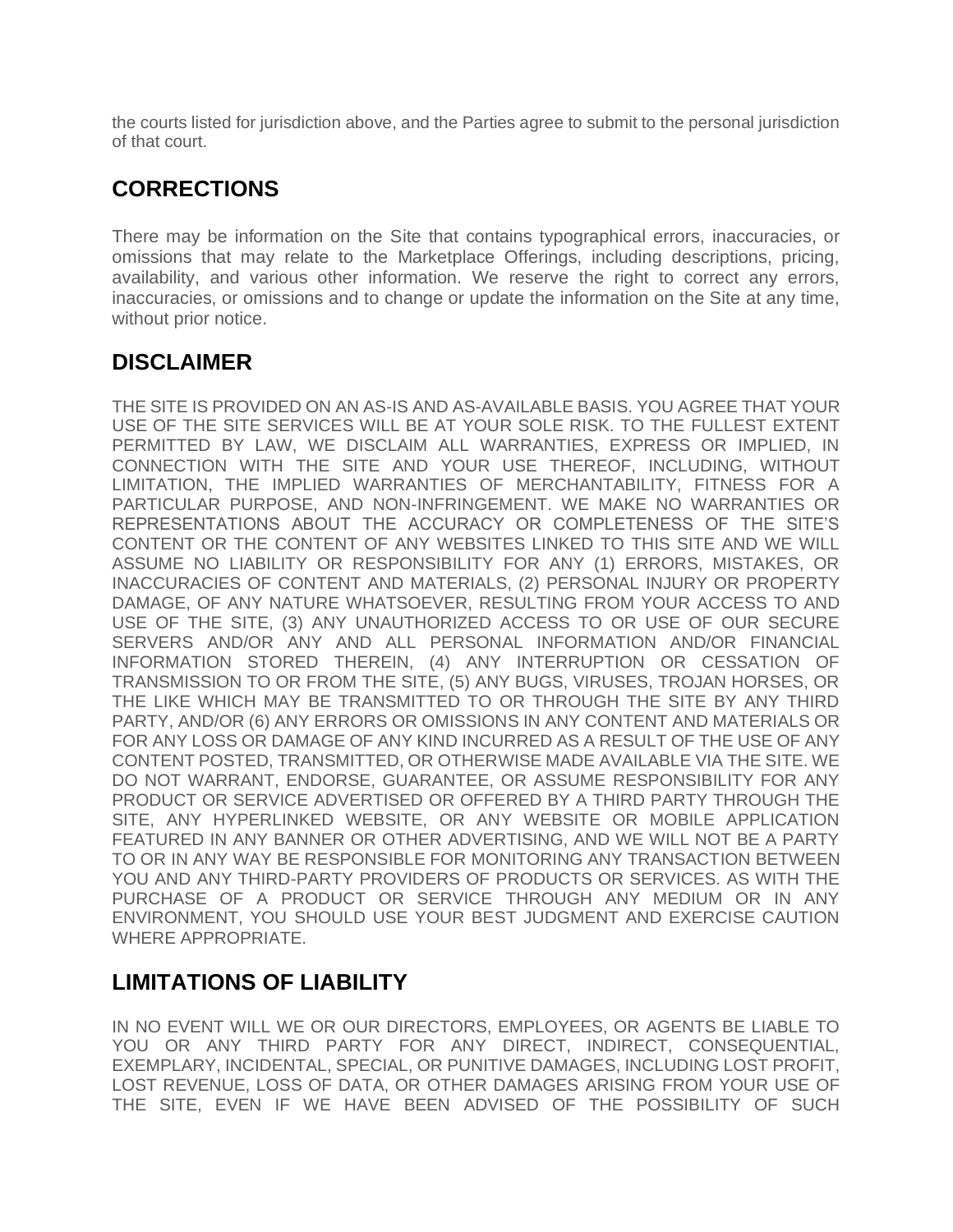DAMAGES. NOTWITHSTANDING ANYTHING TO THE CONTRARY CONTAINED HEREIN, OUR LIABILITY TO YOU FOR ANY CAUSE WHATSOEVER AND REGARDLESS OF THE FORM OF THE ACTION, WILL AT ALL TIMES BE LIMITED TO THE LESSER OF THE AMOUNT PAID, IF ANY, BY YOU TO US DURING THE SIX (6) MONTH PERIOD PRIOR TO ANY CAUSE OF ACTION ARISING OR \$1,000.00 USD. CERTAIN STATE LAWS DO NOT ALLOW LIMITATIONS ON IMPLIED WARRANTIES OR THE EXCLUSION OR LIMITATION OF CERTAIN DAMAGES. IF THESE LAWS APPLY TO YOU, SOME OR ALL OF THE ABOVE DISCLAIMERS OR LIMITATIONS MAY NOT APPLY TO YOU, AND YOU MAY HAVE ADDITIONAL RIGHTS.

### **INDEMNIFICATION**

You agree to defend, indemnify, and hold us harmless, including our subsidiaries, affiliates, and all of our respective officers, agents, partners, and employees, from and against any loss, damage, liability, claim, or demand, including reasonable attorneys' fees and expenses, made by any third party due to or arising out of: (1) your Contributions; (2) use of the Site; (3) breach of these Terms of Use; (4) any breach of your representations and warranties set forth in these Terms of Use; (5) your violation of the rights of a third party, including but not limited to intellectual property rights; or (6) any overt harmful act toward any other user of the Site with whom you connected via the Site. Notwithstanding the foregoing, we reserve the right, at your expense, to assume the exclusive defense and control of any matter for which you are required to indemnify us, and you agree to cooperate, at your expense, with our defense of such claims. We will use reasonable efforts to notify you of any such claim, action, or proceeding which is subject to this indemnification upon becoming aware of it.

# **USER DATA**

We will maintain certain data that you transmit to the Site for the purpose of managing the performance of the Site, as well as data relating to your use of the Site. Although we perform regular routine backups of data, you are solely responsible for all data that you transmit or that relates to any activity you have undertaken using the Site. You agree that we shall have no liability to you for any loss or corruption of any such data, and you hereby waive any right of action against us arising from any such loss or corruption of such data.

### **ELECTRONIC COMMUNICATIONS, TRANSACTIONS, AND SIGNATURES**

Visiting the Site, sending us emails, and completing online forms constitute electronic communications. You consent to receive electronic communications, and you agree that all agreements, notices, disclosures, and other communications we provide to you electronically, via email and on the Site, satisfy any legal requirement that such communication be in writing. YOU HEREBY AGREE TO THE USE OF ELECTRONIC SIGNATURES, CONTRACTS, ORDERS, AND OTHER RECORDS, AND TO ELECTRONIC DELIVERY OF NOTICES, POLICIES, AND RECORDS OF TRANSACTIONS INITIATED OR COMPLETED BY US OR VIA THE SITE. You hereby waive any rights or requirements under any statutes, regulations, rules, ordinances, or other laws in any jurisdiction which require an original signature or delivery or retention of nonelectronic records, or to payments or the granting of credits by any means other than electronic means.